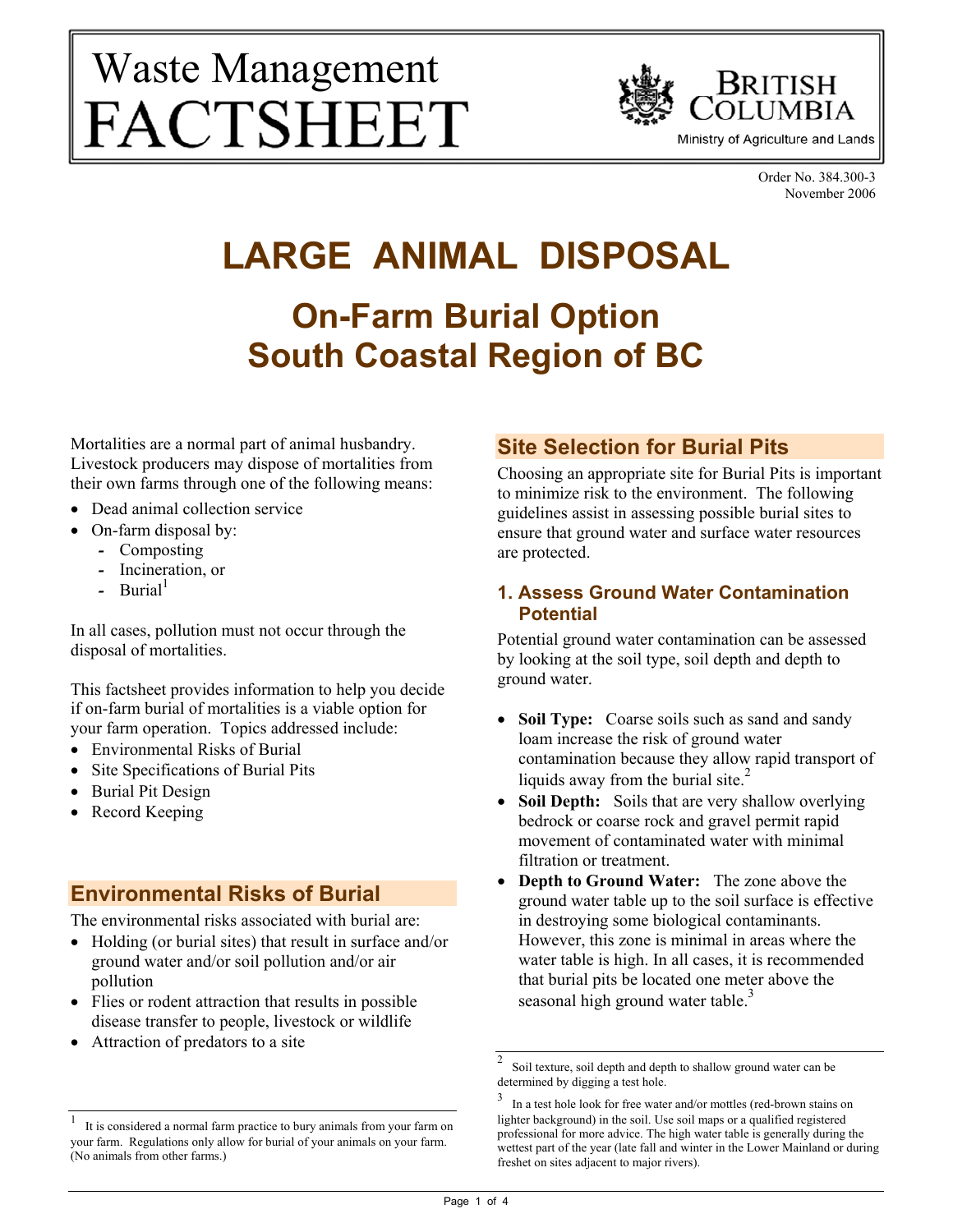Depending on the combination of these three features, the ground water contamination potential could change. An evaluation of these three features can determine whether burial at the site may present a high, moderate or low risk of ground water contamination. Burial of large animals or large volumes of animals over unconfined aquifers such as the Abbotsford – Sumas or Hoppington Aquifers is not recommended. Use Table 1 to assess ground water contamination potential.

Burial sites should be well distributed around a property. No more than one large animal carcass should be placed in each burial site. No more than 700 kg (1500 lb) of mortalities should be buried per hectare per year. Once a burial site is used, it should not be reused for at least three years.

Burial sites should be located a minimum of 30 m (100 ft) from each other.

| Table 1 Ground Water Contamination Potential Based on Soil type and Depth to Watertable                                                                                                                                                                                                                                                                                                             |                                        |                |                        |                        |
|-----------------------------------------------------------------------------------------------------------------------------------------------------------------------------------------------------------------------------------------------------------------------------------------------------------------------------------------------------------------------------------------------------|----------------------------------------|----------------|------------------------|------------------------|
| <b>Soil Type</b>                                                                                                                                                                                                                                                                                                                                                                                    | Depth to Watertable from Bottom of Pit |                |                        |                        |
|                                                                                                                                                                                                                                                                                                                                                                                                     | < 1 m                                  | $1-5$ m        | $5-15$ m               | $>15$ m                |
| Soil depth less than 1 meter                                                                                                                                                                                                                                                                                                                                                                        | N/A                                    |                | 1                      |                        |
| Muck or peat soils                                                                                                                                                                                                                                                                                                                                                                                  | N/A                                    | $\mathbf{2}$   | 3                      | 3                      |
| Sand with fast natural drainage                                                                                                                                                                                                                                                                                                                                                                     | N/A                                    | 1              |                        | $\overline{2}$         |
| Sandy loam with moderate natural drainage                                                                                                                                                                                                                                                                                                                                                           | N/A                                    |                | $\mathbf{2}$           | 3                      |
| Clay loam with slow natural drainage                                                                                                                                                                                                                                                                                                                                                                | N/A                                    | $\overline{2}$ | 3                      | $\boldsymbol{\Lambda}$ |
| Clay with very slow natural drainage                                                                                                                                                                                                                                                                                                                                                                | N/A                                    | 3              | $\boldsymbol{\Lambda}$ | Δ                      |
| Numbers in shading refer to ground water contamination potential                                                                                                                                                                                                                                                                                                                                    |                                        |                |                        |                        |
| not allowed under regulation<br>N/A<br>high potential for contamination $-$ do not bury<br>1<br>moderate potential for contamination – not recommended, select a better site<br>$\mathbf 2$<br>low potential – location suitable for burial from a ground water protection perspective<br>3<br>very low potential – location suitable for burial from a ground water protection<br>4<br>perspective |                                        |                |                        |                        |

Source: Modified from Ontario Ministry of Agriculture and Food

#### **2. Assess Surface Water Contamination Potential**

A burial site should not be located where soil is easily eroded off the carcass. This may mean that burial sites on a slope (where there are fine-textured soils and/or rapid runoff) may not be suitable. Burial is not recommended adjacent to surface water bodies, or in low areas where surface water will collect.

#### **3. Assess Distance to any Water Source used for Domestic Purposes**

Burial sites should be at least 122 m (400 ft) from any well unless the burial site is configured to prevent contamination from leaving the site. Minimum separation to any source of surface water used for domestic purpose should be a least 30.5 m (100 ft). For areas with high ground water contamination potential, it is recommended that the burial site be located a greater distance from a well or any source of water used for domestic purposes.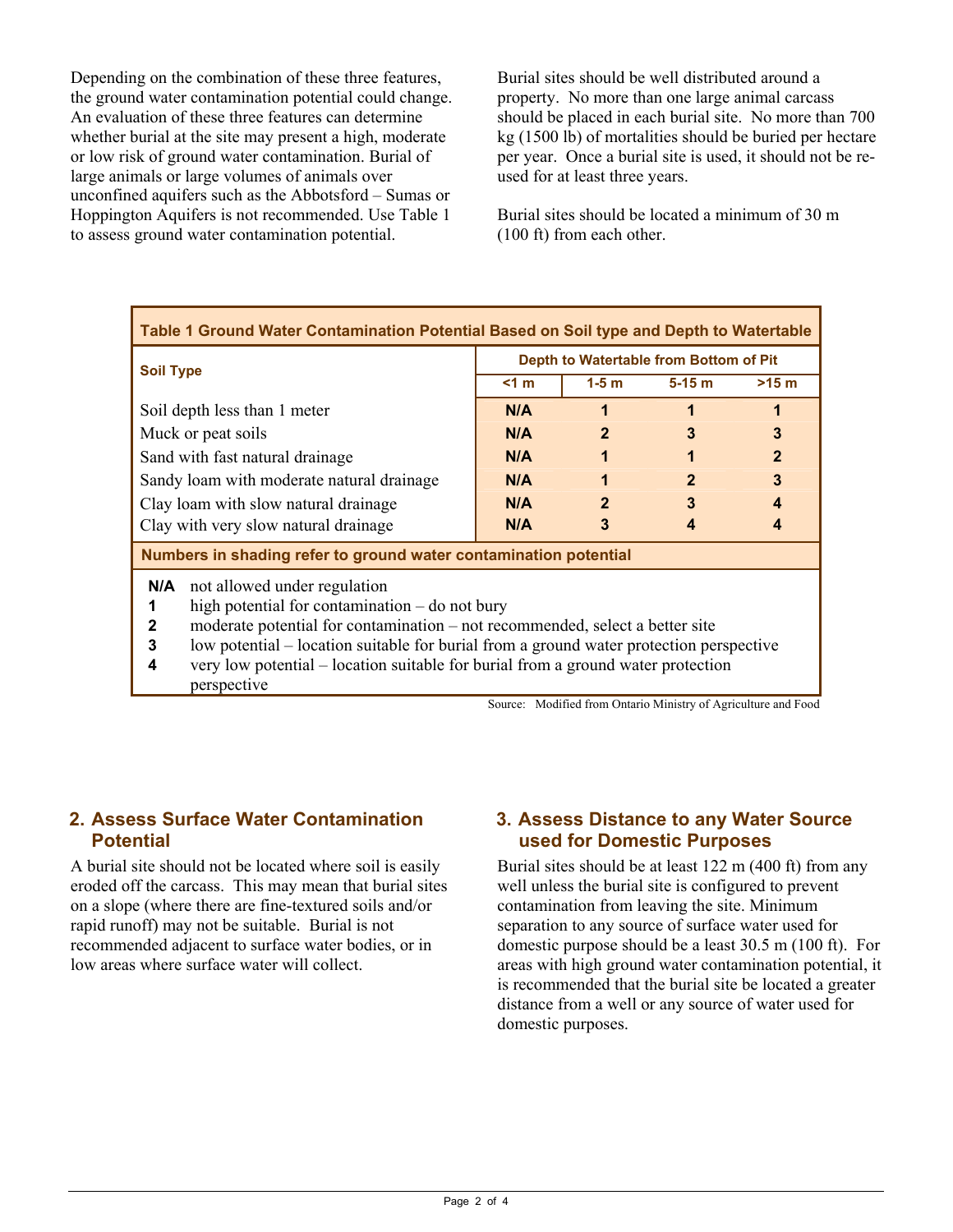# **Burial Pit Design**

Pits need to be about  $1.2 - 1.5$  meters  $(4-5 \text{ ft})$  below the original ground level. There needs to be a cover of at least 1.0 m (3 ft) of packed soil over the mortalities and a mound of 0.3 m (1 ft) packed soil above the original ground surface level to help shed water so it does not collect in the pit. Soil cover will also prevent scavenging animals from exhuming the mortality (the *Wildlife Act* makes it an offence to feed dangerous wildlife such as bears, cougars, coyotes, wolves). A pit designed in this manner allows for settling and helps to shed surface water to limit leachate generation.

High carbon material such as shavings or sawdust can be used to line burial pits that are located in an area with ground water contamination potential of **2**

(see Table l) to make them less of a pollution risk. Lining the pits with approximately 15 cm (6 in) of high carbon material may speed the decomposition process, and may help attenuate potential contaminants.

The large body cavities of the animal (abdomen, chest) can be opened to help facilitate faster decomposition. The stomachs of cows and horses should be lacerated to prevent bloating which may result in the carcass floating to the soil surface.

Apply a layer (up to 10 cm (4 in)) of agricultural or hydrated lime<sup>4</sup> over a carcass can help reduce odours and potential scavenging.









<sup>4</sup> Hydrated lime [Ca(OH)<sub>2</sub>] or Quick Lime [CaO] can be very caustic to skin and eyes.